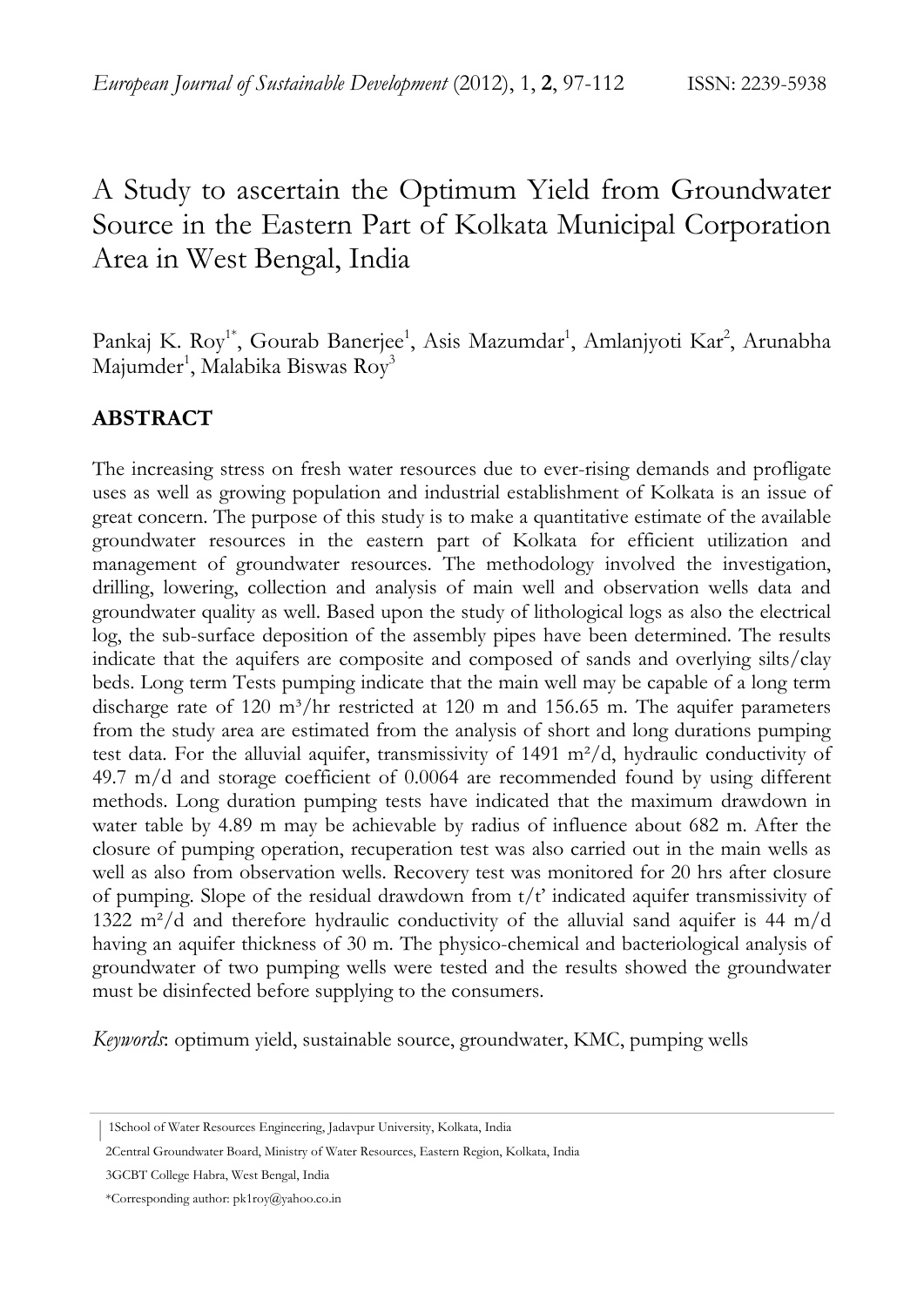### **1. Introduction**

West Bengal is the only state in India that stretches from Mountain to the Sea and truly a "Asamudra himachalam" state as the meaning goes. West Bengal has a very good groundwater potential. The reason of such affluence is due to her geographical location, high rainfall and favorable geological setting. The state have land area of about 2.7% but have about 6% of total replenishible groundwater resources of India. Groundwater is the most exploited resource in west Bengal particularly in agriculture sector With the introduction of water intensive high yielding variety, the need for groundwater have skyrocketed (PGWSWB, 2011).

In spite of having high groundwater reserve, exploitation of the resources in West Bengal shot up to such level that 80's decade first witnessed the sign of depletion of groundwater level in some blocks of Murshidabad, Burdwan, Medinipur, Hooghly where pre-monsoon water level dropped below the centrifugal pumping limit and hand tubewells went dry. Introduction of Submersible motor driven pump though came as a blessing to the cultivators, for it can draw water from far deeper depth – caused further lowering of groundwater level (PGWSWB, 2011).

The water supply for Kolkata Municipal Corporation (KMC) area comprises conjunctive use of treated surface water of Hooghly River and tapping of groundwater by deep tube wells and hand tube wells. The KMC area is situated on the unconsolidated sediment of the Lower Bengal Delta. Typically these sediments comprise number of successions of clay, silt and sand and their mixtures in different proportions. KMC owned 264 nos of large dia (203 mm) tube wells fitted with 20 hp submersible pump and 10000 nos small dia (40 mm) tube wells fitted with hand pump, which are operating in KMC area as on December, 2006. Withdrawl from large dia tubewell is about 112.5 MLD and hand pump fitted small dia tube well is 21.4 MLD. Besides KMC owned Tube wells, there are 5831 nos of private owned small dia (101 mm) tube wells fitted with 1 to 2 hp pump in KMC area. Withdrawl from these tube wells works out to be 735 MLD. Thus a total of 868.9 MLD of groundwater is being withdrawl in KMC area (Mishra and Ghosh, 2009).

In the present area clay black/ clay yellow ranging in thickness from 15 m to 80 m occurs at the top. This clay is underlain by fine medium and coarse sand. However thickening and thinning of clay, silt and sand are observed in different sections. The groundwater occurs under confined conditions wherein the aquifer forming sand usually occurs between 50 m to 130 m bgl. However a shallow aquifer of fine to medium sand is observed between 20 m to 40 m bgl. The data on the aquifer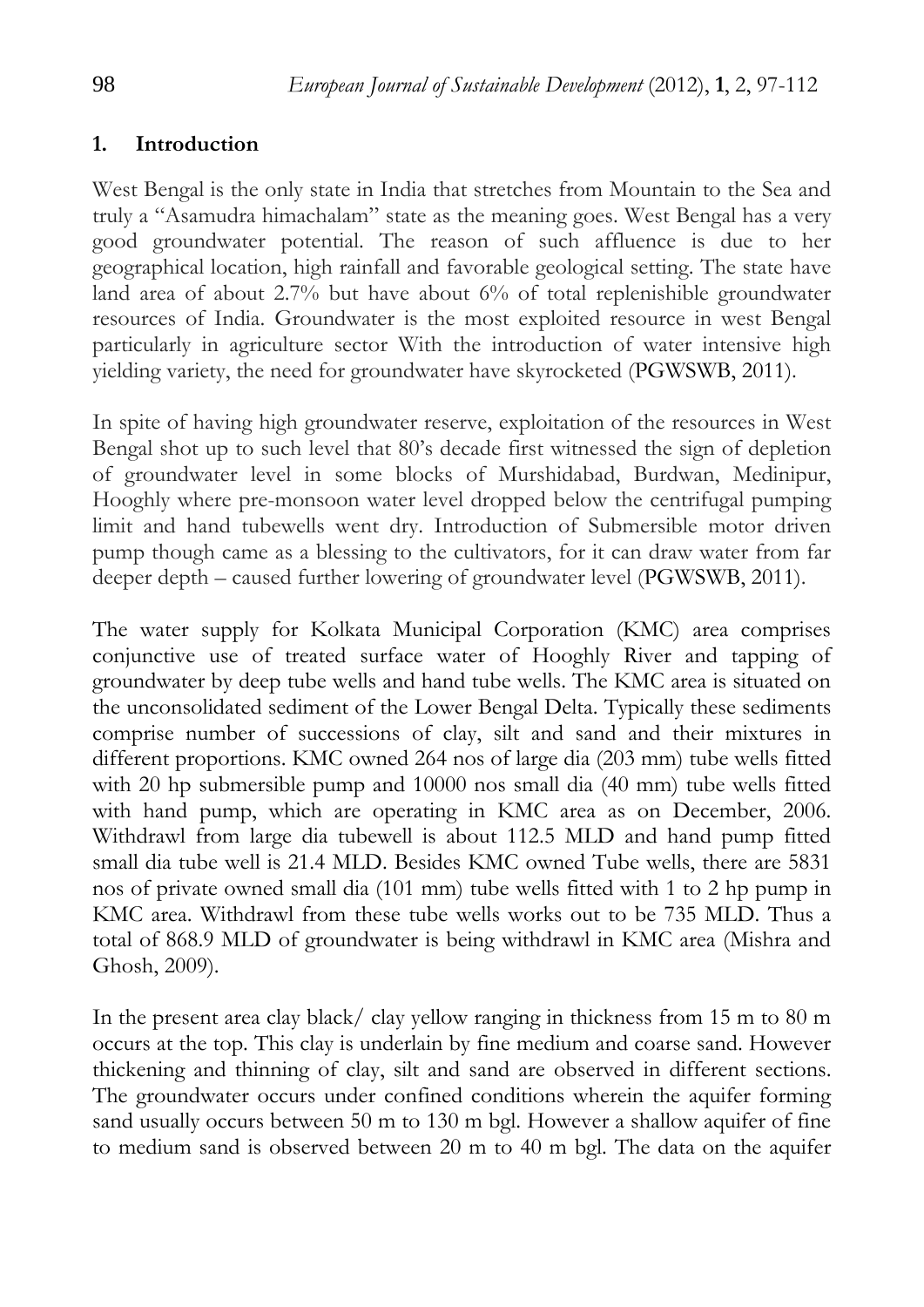characteristics of these sand bodies is somewhat limited and the transmissivity value ranges from 1680 to 2160  $m^2$ /day. The groundwater flow is consequently observed to be ranged from 40 to 140  $\text{m}^3/\text{day}$  (KMC, 2007)

From 2005 KMC started replacing gradually the groundwater supply by surface water supply. As a result there is a reduction in the quantum of groundwater withdrawal by KMC owned tube wells from 2005. In 2006 groundwater withdrawal by KMC owned tube wells come down to 133.90 MLD (KMC, 2007). Considering the fact that as yet pipeline supply of surface water is not available for large area of the KMC, it becomes necessary to reassess the groundwater scenario of the KMC area.

Withdrawal of groundwater in KMC area by KMC owned tube wells increased progressively from 121.5 MLD in 1986 to 209.7 MLD in 1998 and it continued up to 2004. As a result the piezometric surface becomes deepest around Park Street forming a trough in Central Kolkata around Park Street, Rajabazar, Fort William etc due to excessive withdrawal of groundwater as well as due to interference effect of closely spaced tube wells running simultaneously. The long term trend of ground water level in this part indicates a falling trend in both pre and post monsoon period. There is fall of 7 to 11 m in groundwater level in last 45 years from 1958 to 2003. From 2005 KMC started replacing gradually the groundwater supply by surface water supply. As a result there is a reduction in the quantum of groundwater withdrawal by KMC tube wells from 2005. The impact is very positive on groundwater regime, as the area of the groundwater trough started reducing.

Initially surface water supply was made from Palta pumping station (27 MLD in 1869). A quantity of 1161 MLD (258 MGD) (2006) of treated surface water from river Hugli is being supplied in KMC area through four pumping stations at Palta, Garden Reach, Jorabagan and Watganj (KMC, 2007)

As on December 2006 KMC owned 264 nos large dia (300 mm) tube wells fitted with 20 hp submersible pump with a discharge of 0.486 MLD and 10,000 nos small dia (40 mm) tube wells fitted with hand pump with a discharge of 0.0016 MLD, which are operating in KMC area. Besides KMC owned tube wells, there are 5840 nos of Private owned small dia (40-200 mm) tube wells fitted with 1 to 12 hp pump with discharge varying from 0.0189 to 0.27 MLD in KMC area. Withdrawal from Private owned tube wells and hand pump fitted tube wells works out to be 160.9 MLD and 16 MLD respectively. As per KMC withdrawal from KMC owned large dia tube wells is 128.30 MLD during 2006. Thus a total of 305.20 MLD of groundwater is being withdrawn in KMC area. The withdrawal of groundwater by KMC owned tube wells from 1986 to 2006 is as follows in Table 1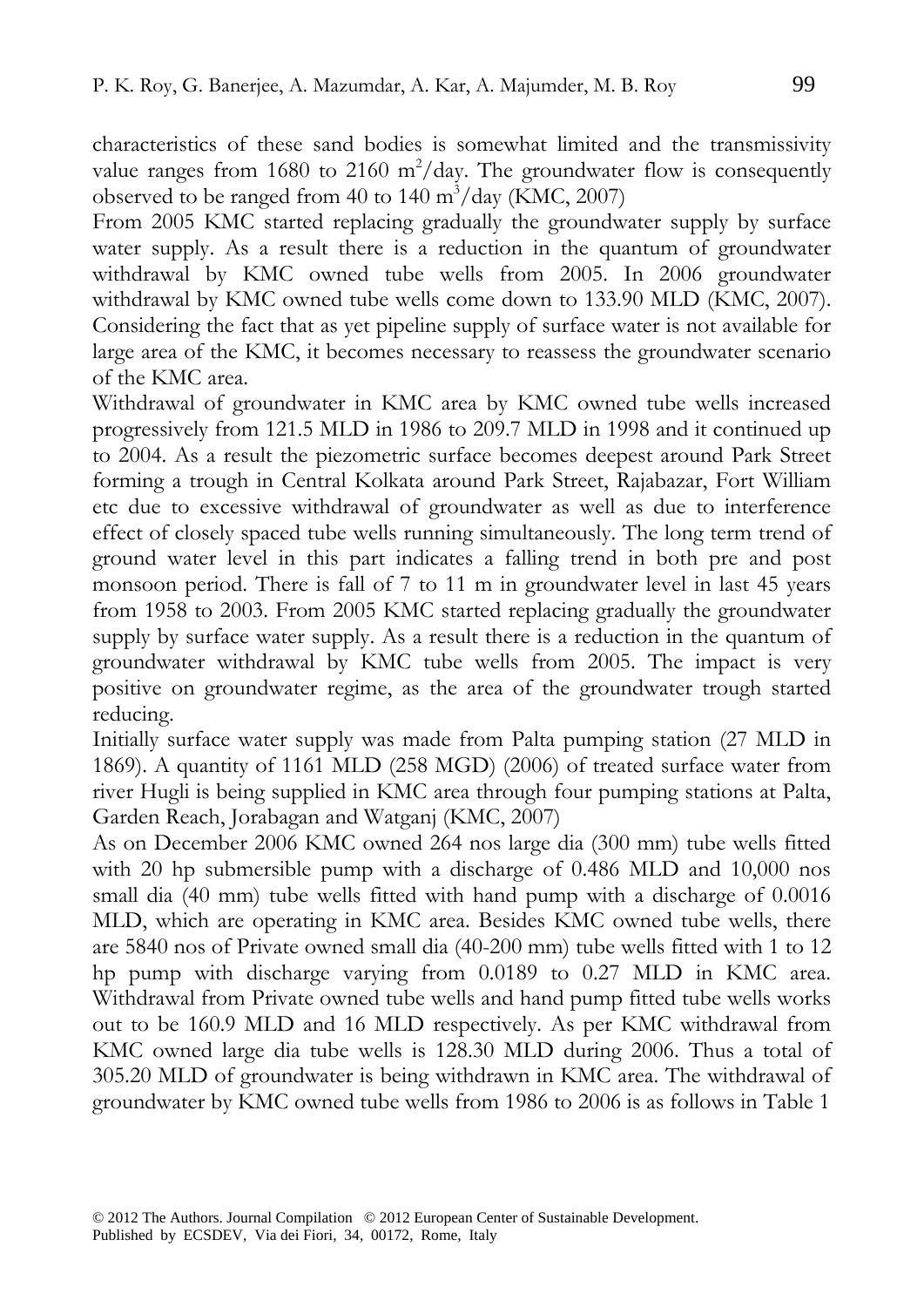|      |                              |                                         | ╯                                       |  |
|------|------------------------------|-----------------------------------------|-----------------------------------------|--|
| Year | No. of Groundwater structure |                                         | groundwater withdrawn<br>Total<br>(MLD) |  |
|      | Deep Tube Well               | Shallow Tube Well (Hand<br>pump fitted) |                                         |  |
| 1986 | 232                          | 5000                                    | 121.50                                  |  |
| 1991 | 285                          | 10500                                   | 184.95                                  |  |
| 1993 | 308                          | 11877                                   | 202.72                                  |  |
| 1998 | 325                          | 12000                                   | 209.70                                  |  |
| 2006 | 264                          | 10000                                   | 144.30                                  |  |
|      |                              |                                         |                                         |  |

**Table 1. Groundwater withdrawn by KMC area (KMC, 2007)** 

The study area is located in the eastern part of KMC area and underlain by thick alluvium deposited by the river Hugli and its tributaries. The Recent sequences of alternation of sand of different size, clay, silt are deposited in the basin. Because of marine transgression and regression in the geologic past, both the saline and fresh waters are available in the aquifers disposed in the subsurface. Since an urban settlement is in the process of making, to sanction withdrawal of groundwater to meet the purpose of drinking and domestic use in the periphery of eastern part of KMC area, School of Water Resources Engineering was entrusted with the responsibility to recommend the feasible quantum of water, what the urban establishment can withdraw.

The work has been carried out in two phases and the first phase was initiated from August, 2010 and continued till February, 2011 and the next phase of the work was initiated from August, 2011 and continued till December, 2011.

The present study highlights the necessary study at site and provided the detailed technical data related to hydro-geological parameters including chemical quality of groundwater. The yield test is carried out in connection to ascertain the response of aquifer to pumping. The exploration boring has been done and field trials for the electro logging test were conducted at the main well located at eastern part of Kolkata. On the basis of field study and investigations, data collection, collection and analysis a detailed report has been prepared highlighting the optimum yield from groundwater resource in the locality.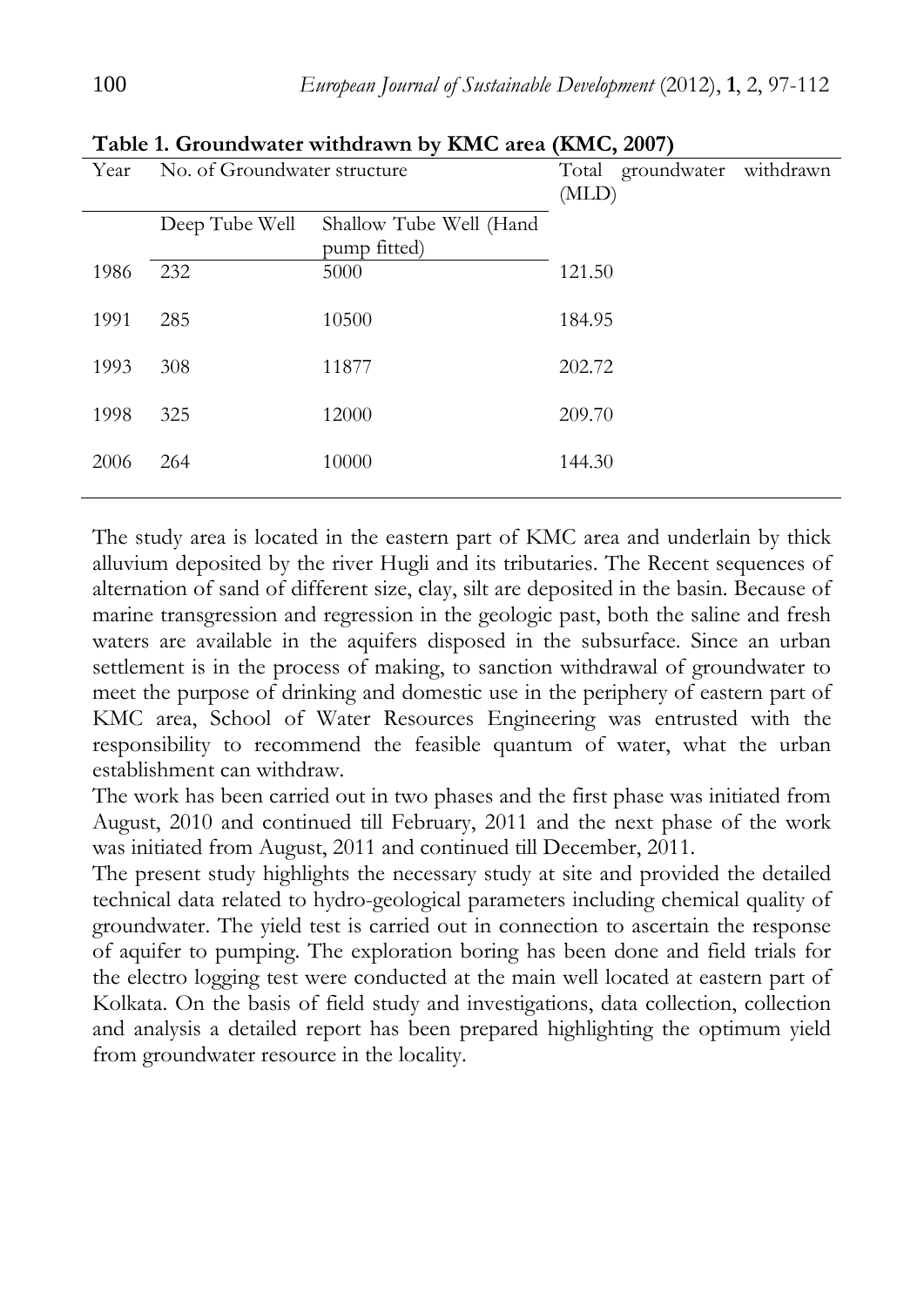#### 2. Study Area

Technical study for findings different Hydrological parameters including chemical quality of groundwater to ascertain the optimum yield from groundwater source in the locality of eastern part of Kolkata having latitude of N  $22^{\circ}30^{\prime}36.2^{\degree}$  and longitude of E 88°24'48.1" as shown in Figure 1. KMC area is bounded by river Hugli in the Northwest, South 24 Parganas district in the south and southwest, Salt Lake City in the east and North 24 Parganas district in the north. The area falls between north latitudes of N  $22^{\circ}28^{\prime}00^{\degree}$  and N  $22^{\circ}37^{\degree}30^{\degree}$  and east longitudes E  $88^{\circ}17'30'$  and E  $88^{\circ}25'00'$ . KMC covers an area of 187.33 sq.km and is divided into141 wards and 15 nos of borough.



 **Figure 1. Study area showing main wells and observation wells** 

Initially the city covered an area of 104 sq.km with 100 nos of wards, which subsequently extended to the present area after including 44 nos of more wards from the municipalities of South Suburban, Garden Reach and Jadavpur in 1983.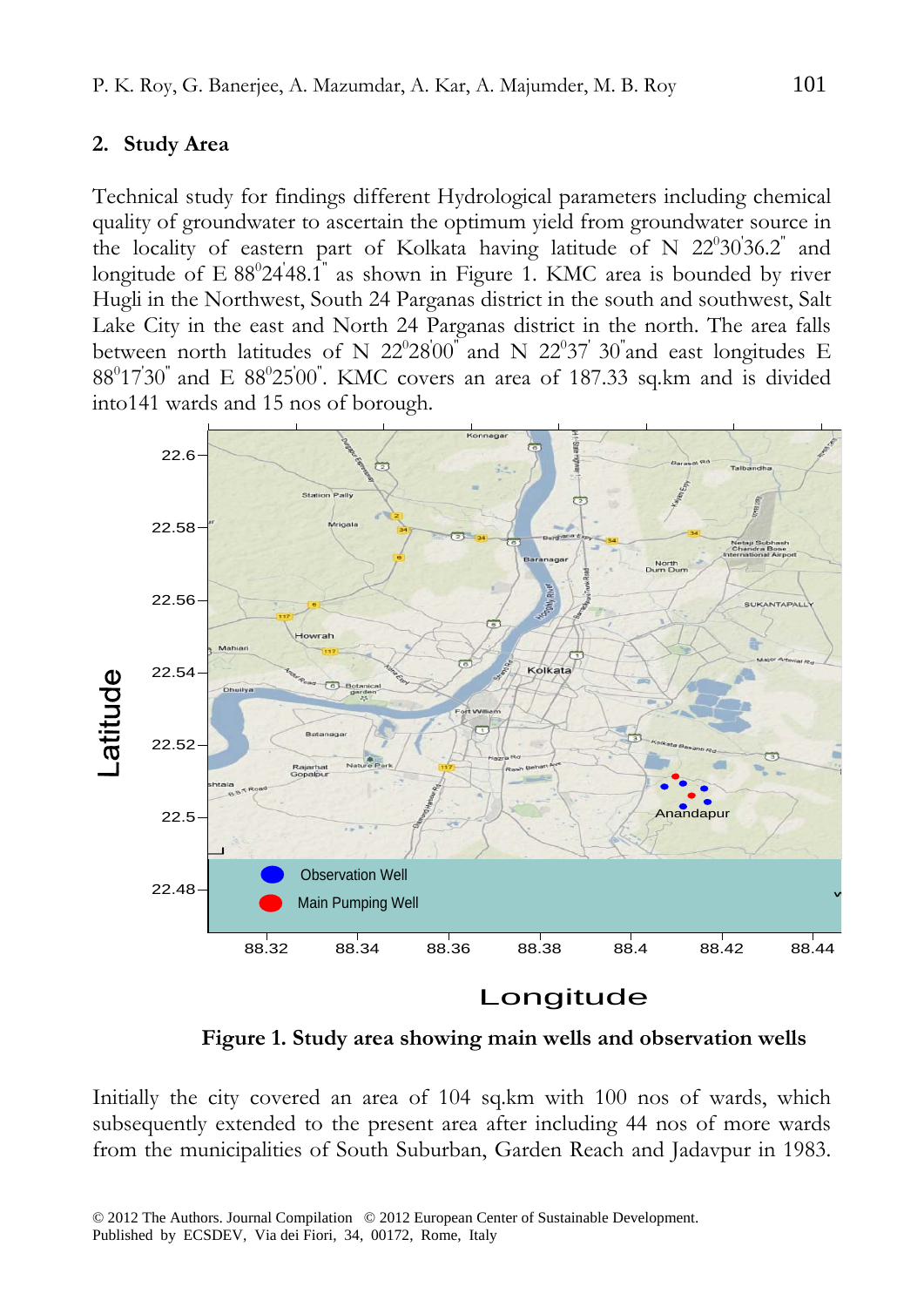Due to the influx of refugees of the East Pakistan (Bangladesh) and various other Socio-economic reasons, the demographic features were subjected to a vast change. There had been disproportionate increase of population here and there since independence. Because of its location within the KMC and its closeness to the city of Kolkata, people from the adjoining villages and other areas have infiltrated into this urban agglomeration which includes pockets of high income group, middle income group, economically worker section and marginally below poverty line. Therefore improvements of municipal facilities are truly need–based. Besides, because of rapid pace of urbanization with consequential eviction of the poor, many people swarmed into this municipal area where land was affordably cheap.

#### **2.1. Land Use**

Kolkata Municipal Area is located in the lower deltaic plain of the composite Ganga-Bhagirathi delta in the lower pare of Bengal basin and is covered by Quaternary alluvial sediment brought down by Ganga-Bhagirtahi river system. The basement rock lies at greater depth. Two regionally extensive clay beds are present throughout KMC area within the depth of 400 m bgl. The depth of occurrence of the basal clay varies from place to place but in general it occurs from 300 to 450 m bgl and the top clay bed (10 to more than 60 m thick) overlies the entire alluvium sequence in KMC area. The area is underlain by 762 m thick unconsolidated alluvium, which overlies a huge pile of unconsolidated to semi-consolidated sediments indicates subsidence of the basin along with sedimentation. The area is underlain by Quaternary alluvium compromising several cycles of sand silt and clay shows variation in both vertical as well as in horizontal sections (KMC, 2007).

#### **2.2. Geomorphology and Soil types**

Kolkata forms a part of the lower deltaic plains of the Ganga- Bhagirathi river system. It is a typical deltaic flat land with surface elevation ranging between 3.5 to 6 m above mean seal level. Several low lying depressions in the form of marshes, shallow lakes occur within the city and most of these represent river scars of the post river channels of Bhagirathi. The master slope of the land is towards south. Younger levee, deltaic plain, interdistributory marsh, paleo channels and younger levee adjacent to river Hoogli and older levee on both sides of the old Adi Ganga are the important geo-morphological units present in the area. The area is covered with younger alluvial soil mainly of silty & clayey loams (KMC, 2007).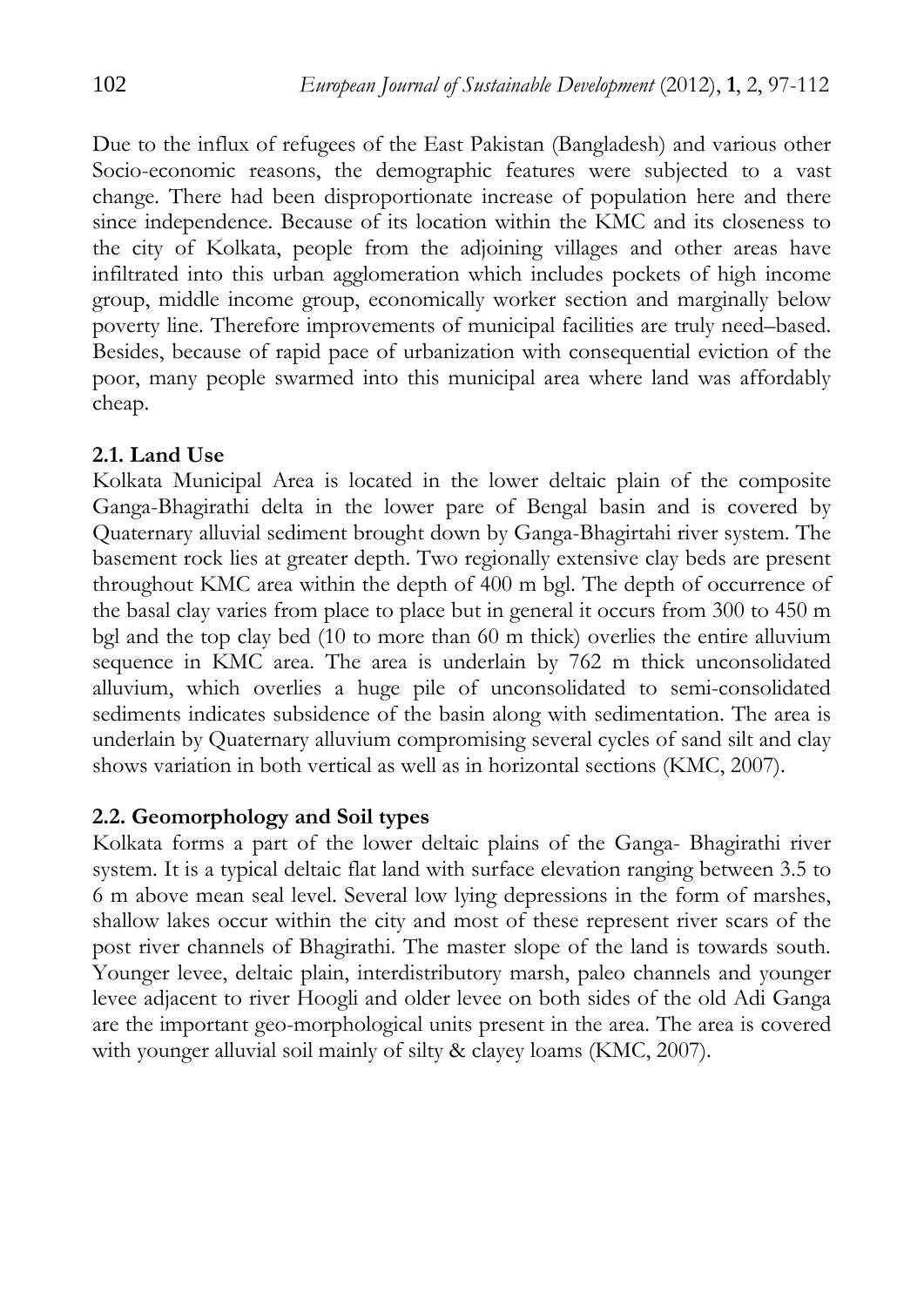## **2.3. Hydrogeology**

The area is underlain by 762 m thick unconsolidated alluvium, which overlies a huge pile of unconsolidated to semi-consolidated sediments deposited on the basement. The structure and lithology of the sediments indicates number of pulses of sedimentation, marine transgression and regression and tectonic uplift from Cretaceous to Pleistocene times. The study of the lithological logs of borehole data indicates that the upper 300 m of sediments are of Quaternary age but the exact boundary between the Quaternary and Tertiary sediments could not be established due paucity of data. The Quaternary alluvium comprising several cycles of sand, silt and clay and shows facies variation in both vertical as well as in horizontal sections (KMC, 2007)

Thin lenses of very fine grained sand and silt in the silt clay layer also occur above the top clay layer at some places around Ballyganj, Tollyganj, Tijola, Dhakuria, Kasba, Santoshpur, Garia, Behala, Barish and Thakurpur in the marshy/swampy lands. The thickness of these sand and silt layers varies from place to place. In the levee deposits along the bank of river Hugli lenses of sand of fine to coarse grained are also present above the top clay bed at some places. The thickness of this sand bed also varies from place to place (KMC, 2007).

# 3. Methodology

Keeping the above objective in view the investigation work was initiated with the reconnaitory traverse in the eastern part of KMC area. It was assumed that since the area is underlain by thick gangetic alluvium, it is very difficult to ascertain the characteristics of the aquifers without groundwater exploration. In this regard, it is to mention that State Water Investigation Directorate (SWID), Govt. of West Bengal, Kolkata advocated to carry out the investigation with the exploratory tubewell having dimension 150 mm x100 mm x 200 m depth (bgl). It is postulated that in order to obtain the optimum yield heavy pumping is to be imposed from the exploratory well in the locality so that the maximum cone of depression and radius of influence in the adjoining areas can be determined and thereby future scenario can be projected with reasonable accuracy. In this connection, new well dimension (300 mm x 200 mm x 200 m depth (bgl)) has been proposed by School of Water Resources Engineering (SWRE), Jadavpur University (JU), Kolkata which may accommodate the desired pumping.

To carry out the investigation a well field consisting of a main (pumping) well (latitude  $22^{\circ}30'36.2"$  and longitude  $88^{\circ}24'48.1"$ ) with two observation wells (dimension 80 mm x 50 mm x 200 m depth (bgl)) (latitude  $22^{\circ}30^{\circ}35.9"$  and  $22^{\circ}30'33.5"$  and longitude  $88^{\circ}24'49.3"$  and  $88^{\circ}24'49.2"$ ) was proposed to be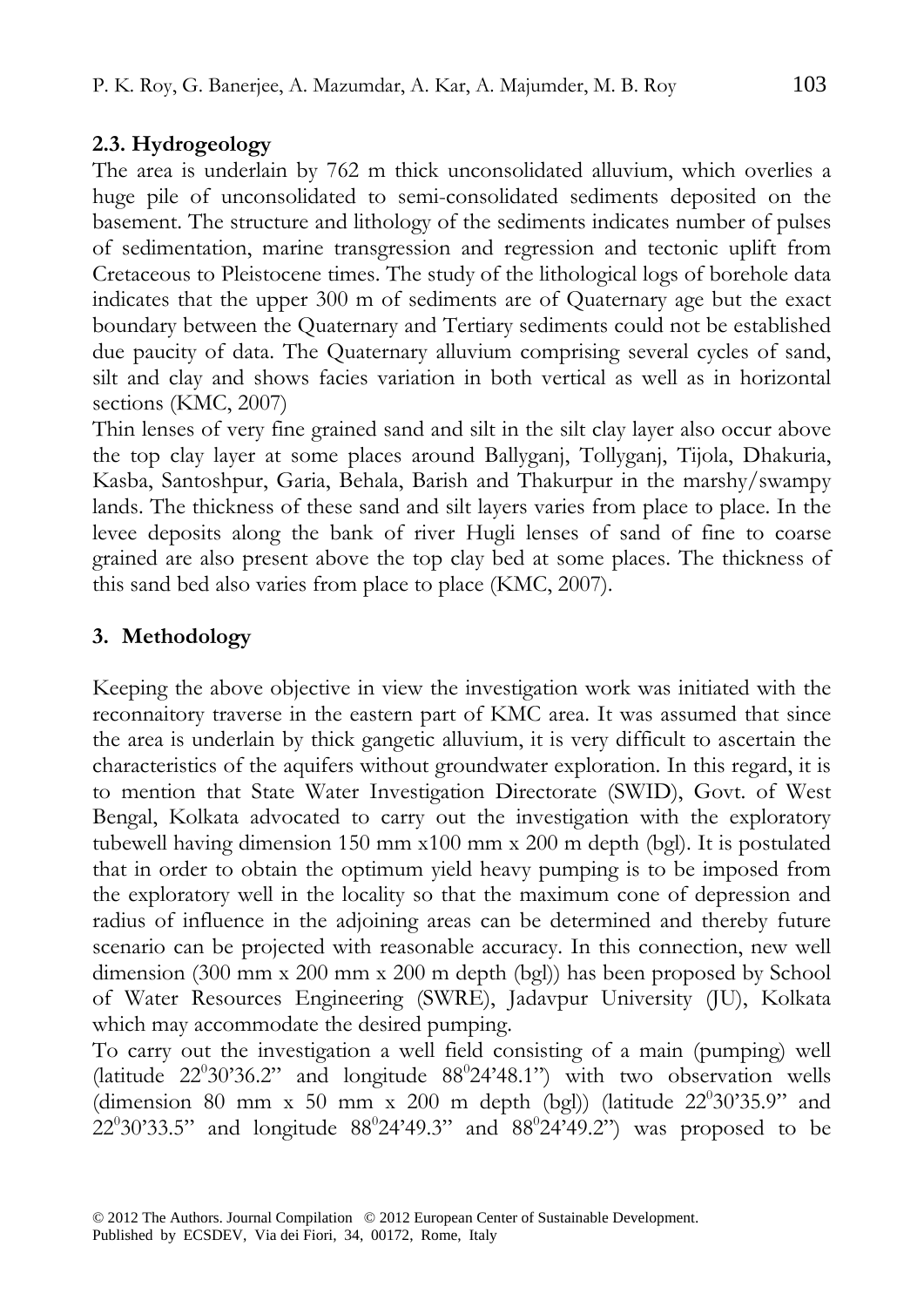constructed in the study area. However, subsequently another observation well with identical dimension has also been constructed for the study.

Accordingly drilling of the first main well up to 200 m depth was achieved by reverse rotary drilling rig. Before lowering the assembly, electrical logging, of the borehole was done. Based upon the study of lithological log as also the electrical log, the sub-surface disposition of the assembly pipes consisting of blank and slotted section were determined. The assembly of uPVC pipes were lowered for well construction purpose. In this regard, it is worth to mention that although the targeted depth was kept at 200 m, on critical examination of the electrical log, it was decided that the depth of the well may be restricted up to 120 m as the immediate underlying aquifers might hold brackish groundwater in patches. Accordingly the observation wells (piezometers) were constructed in the well field surrounding the proposed pumping well.

To explore the groundwater potential of the aquifer in the area under consideration, further investigation has been resumed after thorough survey of the present site condition, a new well (second pumping well) (latitude 24<sup>0</sup>16'13.9" and longitude 88<sup>0</sup>16'02.3") was proposed to investigate further deep in the ground up to or below 400 m. Again, to carry out the investigation a new well field consisting of a main (second pumping) well  $(300 \text{ mm} \times 200 \text{ mm})$  (latitude  $24^016^013.9$ " and longitude  $88^016'02.3"$ ) with two observation wells (dimension 50 mm x 50 mm) (latitude  $22^030'37.1''$  and  $24^016'13.6''$  and longitude  $88^024'37.6''$  and  $88^016'01.9''$ ) was proposed to be constructed in the study area.

Accordingly drilling, lowering the assembly, electrical logging, lithological logs of the borehole of the second main well up to 422.05 m depth was achieved by direct rotary drilling rig. This study highlighted that although the targeted depth was kept as 422.05 m, on critical examination of the electrical log, it was decided that the depth of the well may be restricted up to 156.65 m as the immediate underlying aquifers were seen to hold brackish to saline water in them. Accordingly the observation wells (piezometers) were constructed in the field surrounding the proposed pumping well.

#### **4. Results and Discussions**

#### **4.1. First Phase of Hydrological Tests-First Pumping Well**

In order to adjudge various hydrological parameters as desired by SWID, pumping tests were carried out for duration of 170 and 295 minutes respectively. In the first occasion step drawdown test was conducted at variable discharges of 72, 97 and 107 m3 /hr respectively. During the variable discharges, unsteady condition of aquifer was noticed. After cessation of pumping, recuperation test was also carried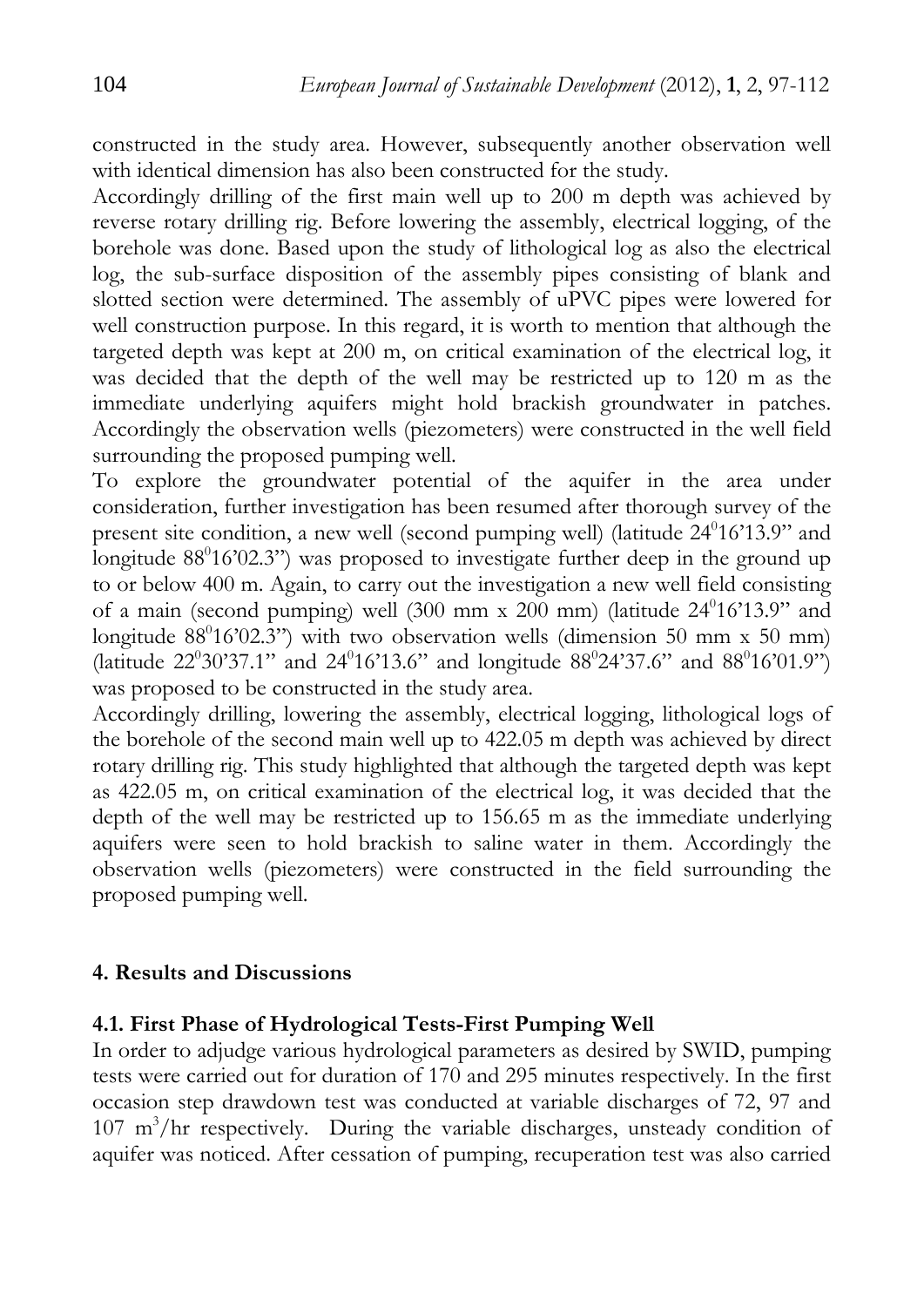out in the main as also from two observation wells and the same was completed. Accordingly the piezometric level data as obtained from the main as well as the observation wells were plotted in semi-log and log-log papers as opined by various proponents in groundwater hydrology like Thiem, Cooper and Jacob and Chow. The data plots and their matching with the master curves has facilitated the determination of various aquifer parameters like hydraulic conductivity (K), Transmissivity (T), Storativity (S)/specific yield (Ss) etc. The cone of depression with respect to the maximum discharge of  $107 \text{ m}^3/\text{hr}$  for which testing was carried out in the area is found 922.4 m. The drawdowns versus yield are shown in Table 2.

|                      |      | $\frac{1}{2}$ which is the vertice of the space of $\frac{1}{2}$ and $\frac{1}{2}$ and $\frac{1}{2}$ and $\frac{1}{2}$ |      |
|----------------------|------|------------------------------------------------------------------------------------------------------------------------|------|
|                      |      | Discharge Drawdown (m) for Drawdown(m) for Drawdown(m)                                                                 | for  |
| $(m^3/hr)$ Main well |      | Observation well-1 Observation well-2                                                                                  |      |
| 107                  | 4.81 | 0.33                                                                                                                   | 0.28 |

| Table 2. Drawdown versus yield (pumping duration-170 and 295 minutes) |  |  |  |
|-----------------------------------------------------------------------|--|--|--|
|-----------------------------------------------------------------------|--|--|--|

From the above pumping studies, it was seen that a long duration pumping tests with another or more observation wells would have been more appropriate to adjudge the actual potentiality of the aquifer and its influence on the static water levels in the perspective of future projected scenario.

Accordingly long duration pumping test for 72 hrs (4320 minutes) was conducted. Prior to that one more observation well having identical dimension was constructed. Similarly piezometric levels were monitored during the pumping period from the main well and the observation wells. After closure of pumping operation, recuperation test was also carried out in the main as also in three observation wells and the same was completed. The data obtained from the long duration test are being compiled and analyzed following various methods as stated above (Thiem, Cooper & Jacob and Chow) and deduction of aquifer parameters are underway. The drawdowns versus yield are shown in Table 3. In the first phase one number of production well (first pumping well) was constructed based upon which recommendation for withdrawal of  $50 \text{ m}^3/\text{hr}$  of water from a depth of 120 m (bgl) was advocated.

| Discharge  | Drawdown(m) | for Drawdown (m) Drawdown (m) Drawdown (m) |             |                 |
|------------|-------------|--------------------------------------------|-------------|-----------------|
| $(m^3/hr)$ | Main well   | tor                                        | for         | for Observation |
|            |             | Observation                                | Observation | well-3          |
|            |             | well-1                                     | well-2      |                 |
| 120        | 4.89        | 0.82                                       | 0.40        | 0.573           |

#### **Table 3. Drawdown versus yield (Long duration test-4320 minutes)**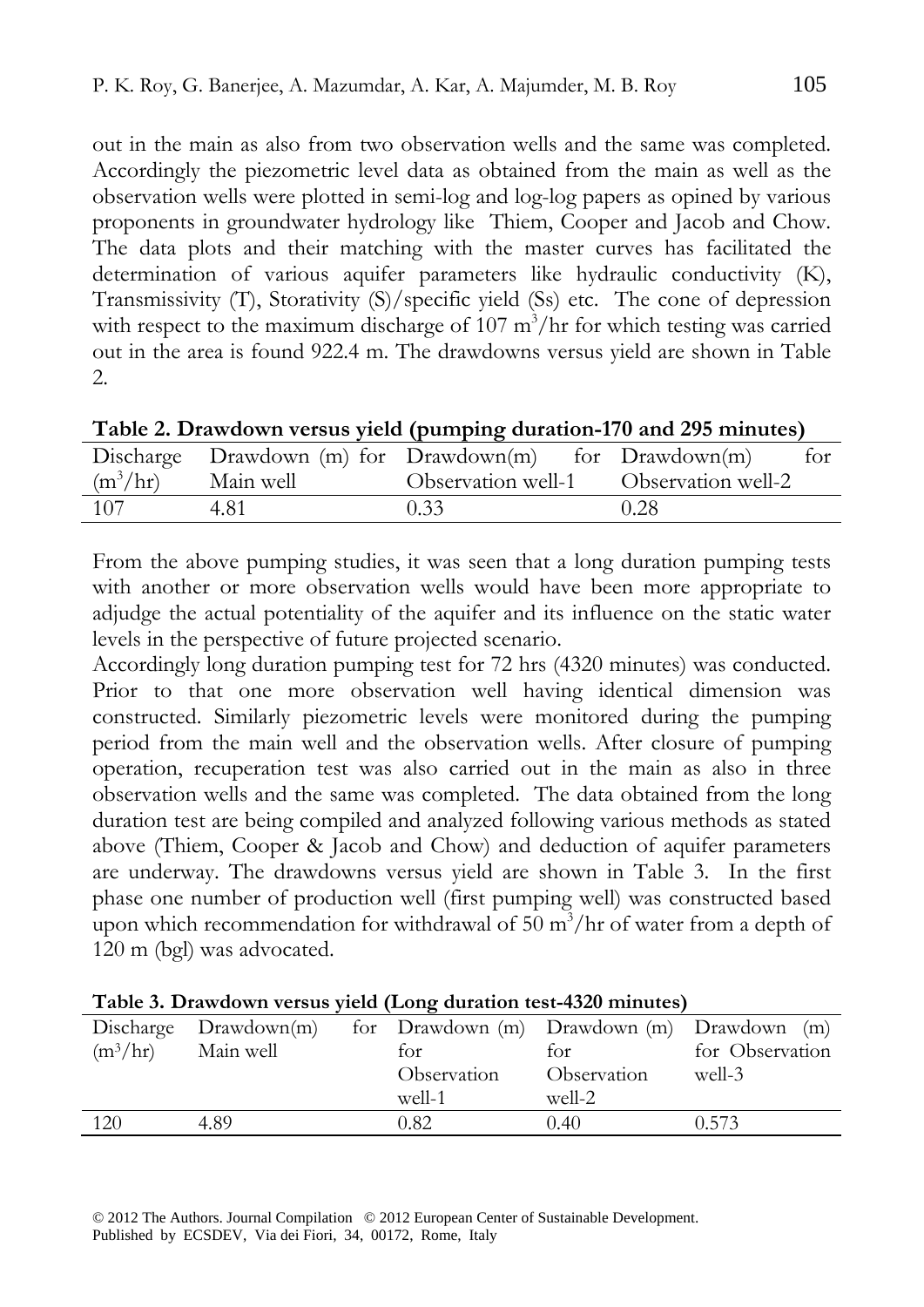## **4.2. Second Phase of Hydrological Study: Second Pumping Well**

From the first phase of study, it has been decided to go for exploring the deeper aquifer with static water levels which are yet to be tapped in the locality.

In order to adjudge the aquifer characteristic of the aquifers, as also to verify the quality of groundwater available in different sub-surface geological sections, deep drilling up to 400 m depth or further below ground level was undertaken. The exploratory drilling generated drill cuttings and peer study of geological litho logs followed by electrical logging of borehole have unraveled the quality of groundwater available in the subsurface at various depths and aquifers as also the cumulative thickness of the fresh water bearing aquifers.

To find out the existence of any further fresh water bearing aquifer down below the depth of 200 m (the depth of former production well), deep explorations were undertaken down to the depth of 422.05 m. The study revealed that no further aquifer is existing in the area below the depth of 155 m. The total cumulative thickness of the fresh water bearing aquifer in the area is 95 m. It may also be opined that besides few small clay/silt intercalations, the entire thickness of fresh water bearing aquifer may be assumed as a single aquifer. The elevations from MSL of the drilling points were found out from GPS. From the altitudinal data as also from the study of the litholog and the electro-graphs evolved from the electrical logging, the inclination of the geological formations has been assumed. The average inclination of the strata has been deduced as  $4^{\circ}39'44"$ .

While designing the tube well the position of the strainer has been kept below the depth of the former tube well. Here the depth of the tube well is 156.65 m when the position of the strainer is considered in between 123.50 m to 153.50 m. From the above statement, it is clear that although the second production well is tapping the same potential aquifer, it is tapping the water flowing at an appreciable depth below the portion of the aquifer tapped by the main well constructed in the first phase.

Akin to the previous observations made, to deduce the zone of influence, two new piezometers (observation tube well) were constructed in various directions of the main well. Long duration pumping tests for 72 hrs were conducted in the second main well. Drawdown and recuperation data were measured from the main well as well as the observation wells. The pump was operated at different discharges 50  $m^3$ /hr, 83 m<sup>3</sup>/hr and 120 m<sup>3</sup>/hr and accordingly the drawdown of the main well was recorded 1.8 m, 3.8 m and 4.88 m respectively. While the drawdown in the observation wells constructed for second pumping well were ranged from 0.55 m to 0.49 m as highlighted in Table 4. The drawdown and recuperation data were plotted in various diagram opined by eminent groundwater hydrologists (Cooper & Jacob, Chow, Step Drawdown and Recuperation methods). The following Table 5 shows the aquifer characteristics deduced by different methods.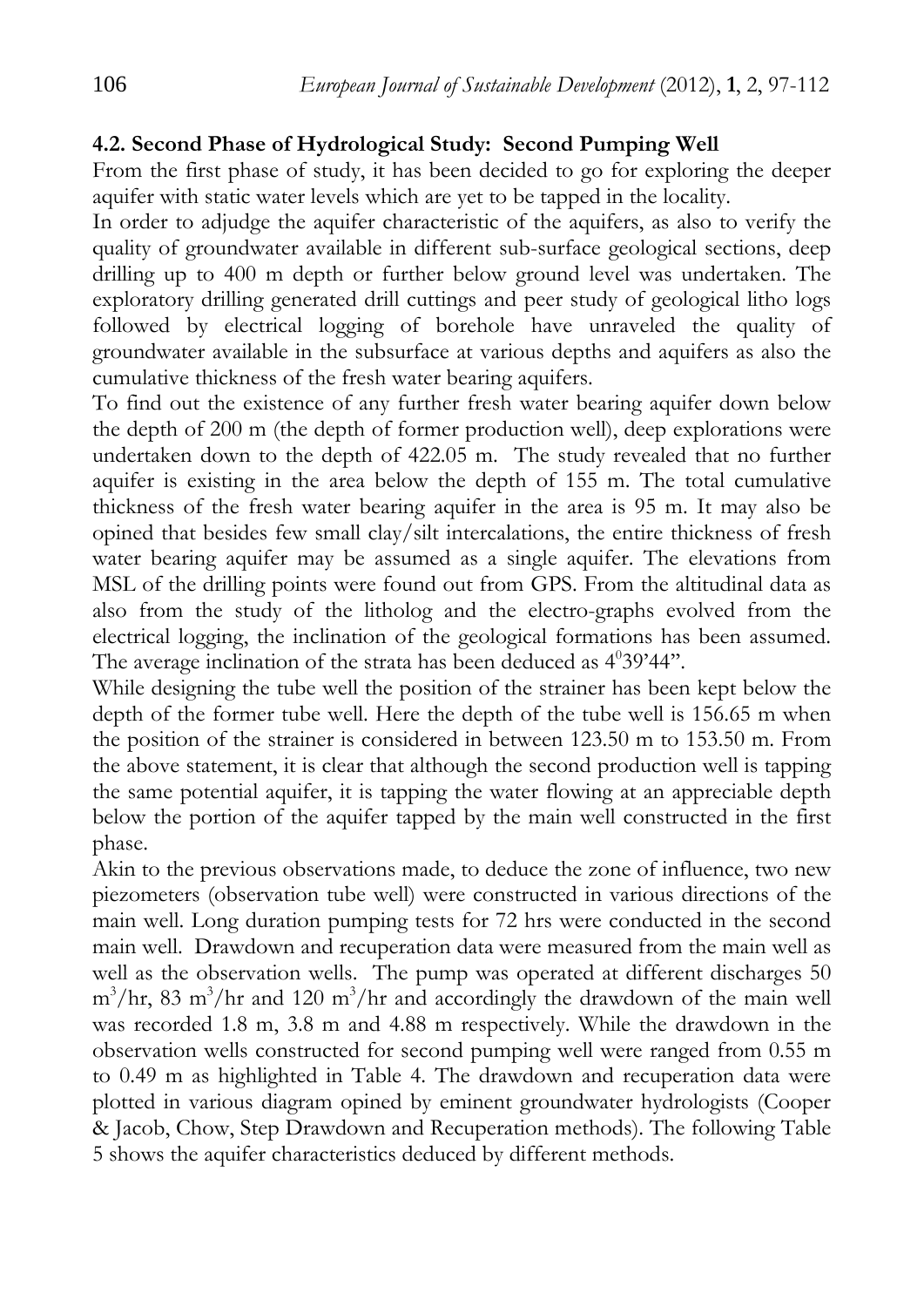|            | Discharge Drawdown (m) of Drawdown |                                               | (m) of Drawdown (m)<br>for |
|------------|------------------------------------|-----------------------------------------------|----------------------------|
| $(m^3/hr)$ | Main well (second Observation      |                                               | well-1 Observation well-2  |
|            | pumping well)                      | constructed for second constructed for second |                            |
|            |                                    | pumping well                                  | pumping well               |
| 120        | 4.88                               | 0.55                                          | 0.49                       |

**Table 4. Drawdown versus yield (Long duration test-second pumping well)**

#### **Table 5. Aquifer Parameters for Main well, observation wells 1, 2 and 3 (for two wells)**

| First Pumping well (Discharge-120 m <sup>3</sup> /hr) |         |                |         |                                                        |         |         |      |                          |                |
|-------------------------------------------------------|---------|----------------|---------|--------------------------------------------------------|---------|---------|------|--------------------------|----------------|
| <b>Methods</b>                                        |         | Cooper & Jacob |         | Chow                                                   |         |         |      | Recuperation             | Average        |
|                                                       | $Obs-1$ | $Obs-2$        | $Obs-3$ | $Obs-1$                                                | $Obs-2$ | $Obs-3$ | Main | Obs-                     |                |
|                                                       |         |                |         |                                                        |         |         | well | $\mathbf{1}$             |                |
| <b>Parameters</b>                                     |         |                |         |                                                        |         |         |      |                          |                |
| Transmissivity                                        | 1198    | 1425           | 1632    | 926                                                    | 1146    | 1508    | 1256 |                          | 1299           |
| $(m^2/day)$                                           |         |                |         |                                                        |         |         |      |                          |                |
| Storativity                                           | 0.007   | 0.00365        | 0.01    | 0.01                                                   | 0.0044  | 0.01    |      |                          | 0.0075         |
|                                                       |         |                |         |                                                        |         |         |      |                          |                |
| Radius<br>of                                          | 324     | 428            | 211     | 200                                                    | 336     | 183     |      |                          | 280            |
| Influence $(m)$                                       |         |                |         |                                                        |         |         |      |                          |                |
|                                                       |         |                |         | Second Pumping Well (Discharge-120 m <sup>3</sup> /hr) |         |         |      |                          |                |
| Transmissivity                                        | 2292    | 1647           |         | 1910                                                   | 1180    |         | 1387 | $\overline{\phantom{a}}$ | 1683           |
| $(m^2/day)$                                           |         |                |         |                                                        |         |         |      |                          |                |
| Storativity                                           | 0.0066  | 0.00194        |         | 0.00973                                                | 0.00309 |         |      |                          | 0.0053         |
|                                                       |         |                |         |                                                        |         |         |      |                          | $\overline{4}$ |
| Radius<br>of                                          | 1096    | 1761           |         | 691                                                    | 785     |         |      |                          | 1083           |
| Influence $(m)$                                       |         |                |         |                                                        |         |         |      |                          |                |
| <b>Final Average</b>                                  |         |                |         |                                                        |         |         |      |                          |                |
| Transmissivity $(m^2/day)$                            |         |                |         |                                                        |         | 1491    |      |                          |                |
| Storativity                                           |         |                |         |                                                        |         |         |      |                          | 0.0064         |
| Radius of Influence (m)                               |         |                |         |                                                        | 682     |         |      |                          |                |

A perusal from the above Table 5 highlights that the average Transmissivity (T) of the aquifer is 1491  $m^2/d$ . The thickness of the aquifers, drawdown in water level as also quality of water during the long duration pumping tests, shows that the fresh water bearing aquifer underlain in the area is prolific. The quantum of flow along this thick aquifer has been obtained from the parameters like hydraulic gradient (i), transmissivity (T) of the aquifer and length (L) of the aquifer. Table 6 highlighted the drawdown, transmissivity, radius of influence as well as recuperation time against different yield.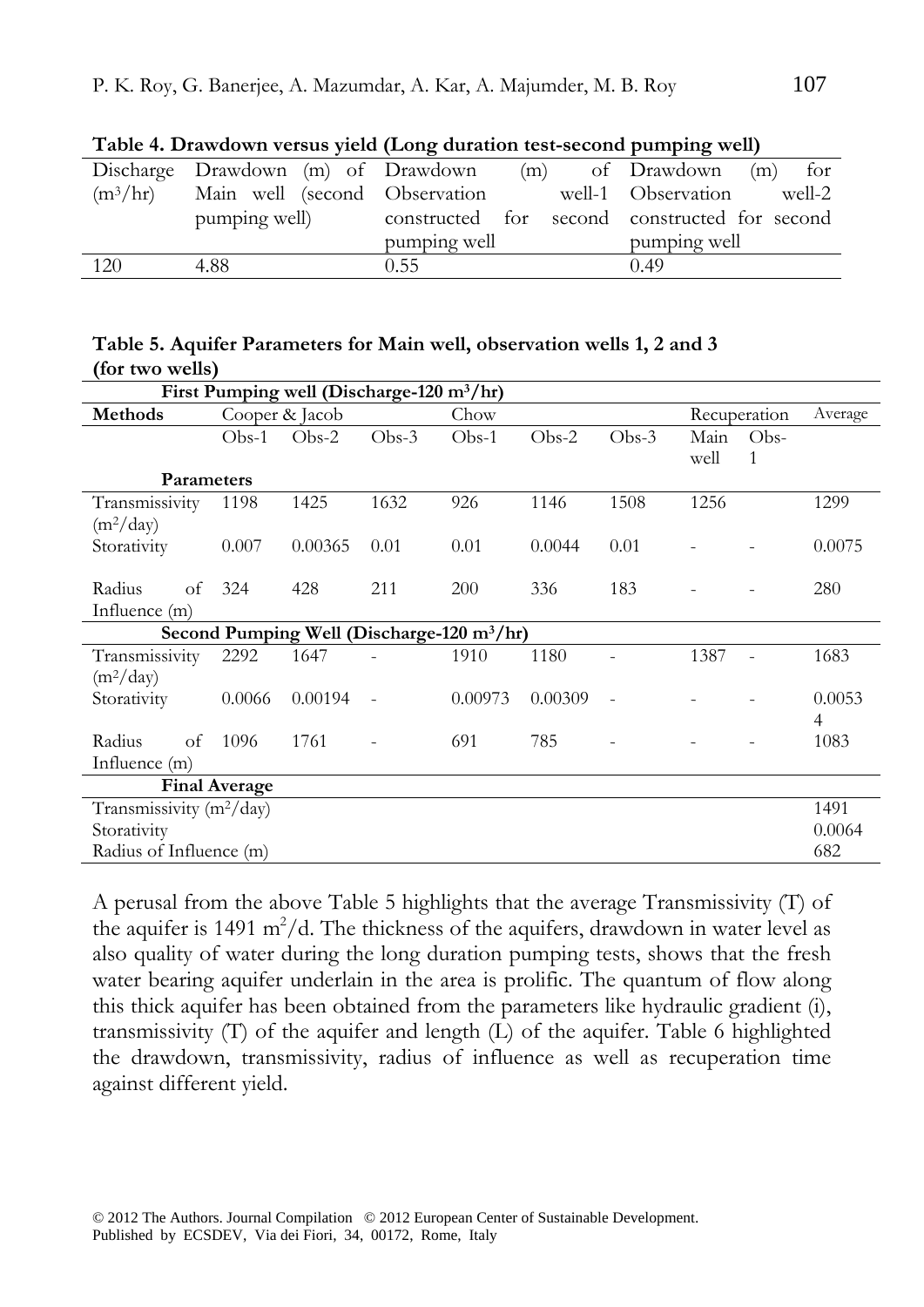| Twite of hesponse of aquiter under pumping of main wen against unterent discharge |              |                |           |    |              |  |  |
|-----------------------------------------------------------------------------------|--------------|----------------|-----------|----|--------------|--|--|
| Discharge                                                                         | Drawdown (m) | Transmissivity | Radius    | of | Recuperation |  |  |
| $(m^3/hr)$                                                                        |              | $(m^2/day)$    | influence |    | time (hr)    |  |  |
|                                                                                   |              |                | (m)       |    |              |  |  |
| 50                                                                                | 1.81         | 523            | 30        |    | 2.24         |  |  |
| 65                                                                                | 2.65         | 680            | 210       |    | 3.26         |  |  |
| 75                                                                                | 3.19         | 784            | 973       |    | 5.29         |  |  |

**Table 6. Response of aquifer under pumping of main well against different discharge** 

#### **4.3. Groundwater Quality of the study area**

The physicochemical and bacteriological analysis of groundwater was carried out as per standard water analysis methods (APHA). The physico-chemical and bacteriological parameters tested were pH, Turbidity, Total Hardness (TH), Iron, Arsenic, Fluoride, Chloride, TDS, Calcium, Magnesium, Conductivity, Potassium, Carbonate, Bicarbonate, TC and FC. The results of physico-chemical analysis of water are presented in Table 7.

**Table 7. Physico-chemical and bacteriological analysis of water sample from the pumping wells** 

| Sl. No         |                                                    | Results            |                     |
|----------------|----------------------------------------------------|--------------------|---------------------|
|                | Parameters                                         | First pumping well | Second pumping well |
| $\mathbf{1}$   | Turbidity, NTU                                     | $<$ 1              | 10.5                |
| $\mathbf{2}$   | pH Value                                           | 7.32               | 7.21                |
| 3              | Total<br>Hardness<br>(TH)<br>(as<br>$CaCO3$ , mg/l | 560                | 710                 |
| $\overline{4}$ | Iron (as Fe), $mg/l$                               | < 0.1              | 1.15                |
| 5              | Chloride (as Cl), $mg/L$                           | 332.0              | 518.8               |
| 6              | Total Dissolved Solids<br>(TDS)<br>mg/l            | 886                | 1446                |
|                | Calcium (as Ca) mg/l                               | 93.0               | 172                 |
| 8              | Magnesium (as Mg) mg/l                             | 79.6               | 68                  |
| 9              | Arsenic (as As), $mg/l$                            | < 0.01             | < 0.01              |
| 10             | Fluoride (as F), $mg/l$                            | 0.55               | 0.46                |
| 11             | Conductivity, $\mu$ mhos/cm                        | 1,419              | 2170                |
| 12             | Potassium (as K), mg/l                             | 5.7                | 6.10                |
| 13             | Carbonate (as $CaCO3$ ), mg/l                      | <b>NIL</b>         | <b>NIL</b>          |
| 14             | Bicarbonate(as $CaCO3$ ), mg/l                     | 341                | 295                 |
| 15             | Total Coliform (TC) organisms,<br>MPN/100mL        | 3.6                | < 1.10              |
| 16             | Faecal Coliforms, MPN/100mL                        | < 1.1              | Absent              |

The water quality result indicates presence of TDS beyond desirable limit as per BIS. The water has been found to be hard in nature having maximum TH as 710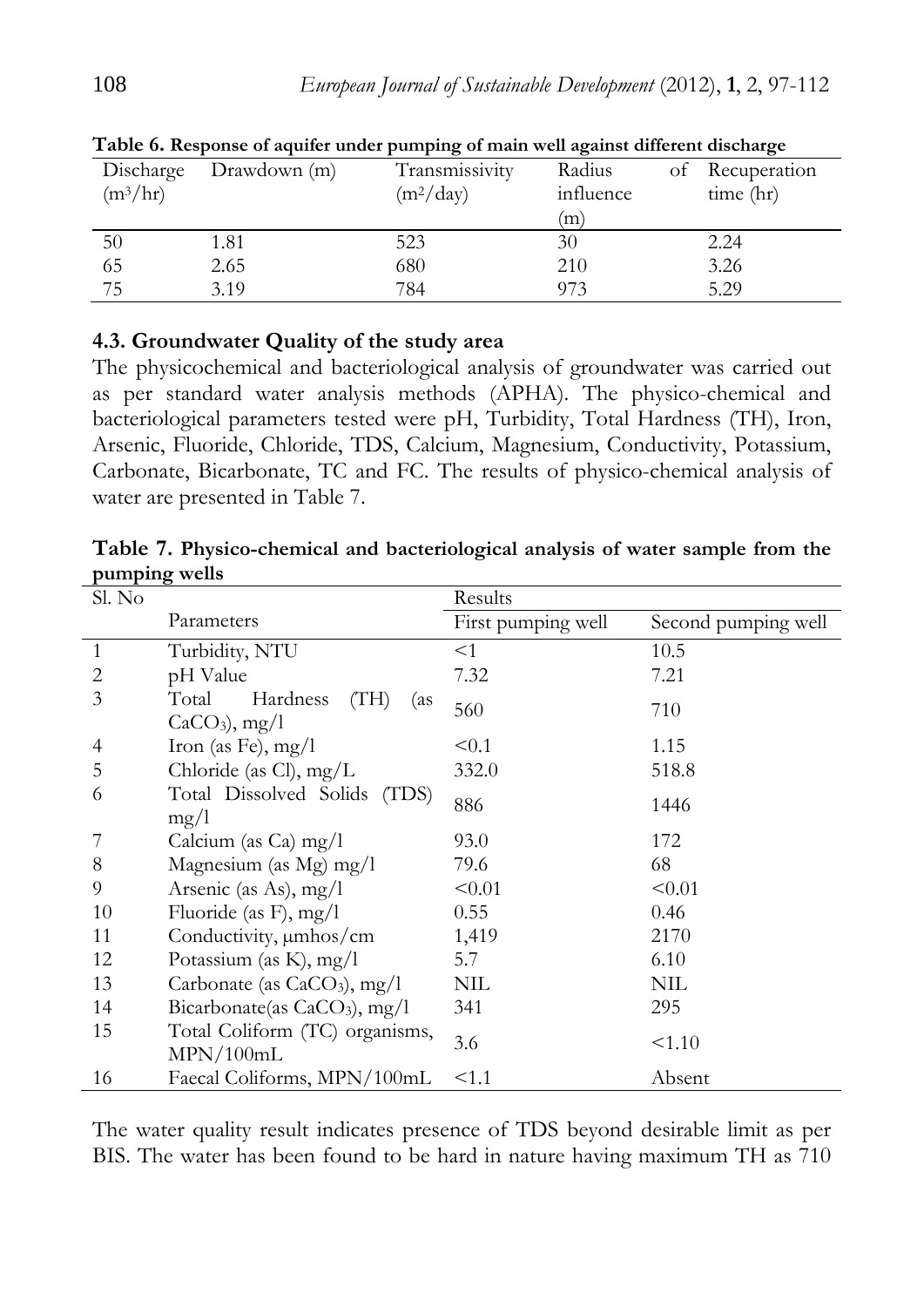$mg/L$  as  $CaCO<sub>3</sub>$  (beyond desirable limit). The chloride concentration has been found to be in higher concentration of 518 mg/L (maximum) which was more than desirable limit. Both calcium and magnesium have been found to be present in water in higher proportion (beyond desirable limit). The water has been found to be free from arsenic, fluoride as well as iron contamination. Though TC has been detected (3.6 per 100 ml) in the water sample but the said water has been found to be free from faecal contamination. In order to bring potability the groundwater needs to be treated for minimizing hardness and chloride. The water must be disinfected before supplying to the consumers. However, groundwater is fit for any constructional requirement.

#### **5. Conclusions and Recommendations**

Detailed study based on 1<sup>st</sup> phase of hydrological study in and around the study area revealed that the aquifer, currently under pumping is also being tapped by KMC as well as by the population in the surrounding individual households as also by the medium to small housing societies. It will not be judicious to stress this aquifer, commonly under utilization by multiple users, from the sustainability and socio-economic points of view to meet the total requirement of the proposed site to be developed by KMC. At this juncture it may be recommended that in the first phase the urban establishment may be allowed to draw a maximum of 50  $m^3/hr$ from the aquifer already examined.

The total quantum of flow along the section within the geographical area of urban establishment has been derived as  $7138 \text{ m}^3/\text{day}$  based on  $2^{\text{nd}}$  phase of hydrological study.

From comparison of the aforesaid data, it may be put forward that the volume of water per day what urban establishment may withdraw from the tube wells is limited to 15% of the quantum of flow flowing along the aquifer cross-section with the campus of eastern part of KMC area i.e.  $1071 \text{ m}^3/\text{day}$ . The value is fully conformable with the prescribed norms of Groundwater Estimation Committee (GEC), 1997 as opined by (CGWB, 1997). In the GEC norm (1984 & 1997), 15% of the groundwater resources in any area is allocated for drinking and other domestic purposes for livelihood. Now, it may be opined that the safe withdrawal of groundwater to the tune of 1071  $\text{m}^3/\text{day}$  may be recommended.

Theis (1940) recognized that all groundwater of economic importance is in constant movement through a porous rock stratum, from a place of recharge to a place of discharge. He reasoned that under pristine conditions, aquifers are in a state of approximate dynamic equilibrium.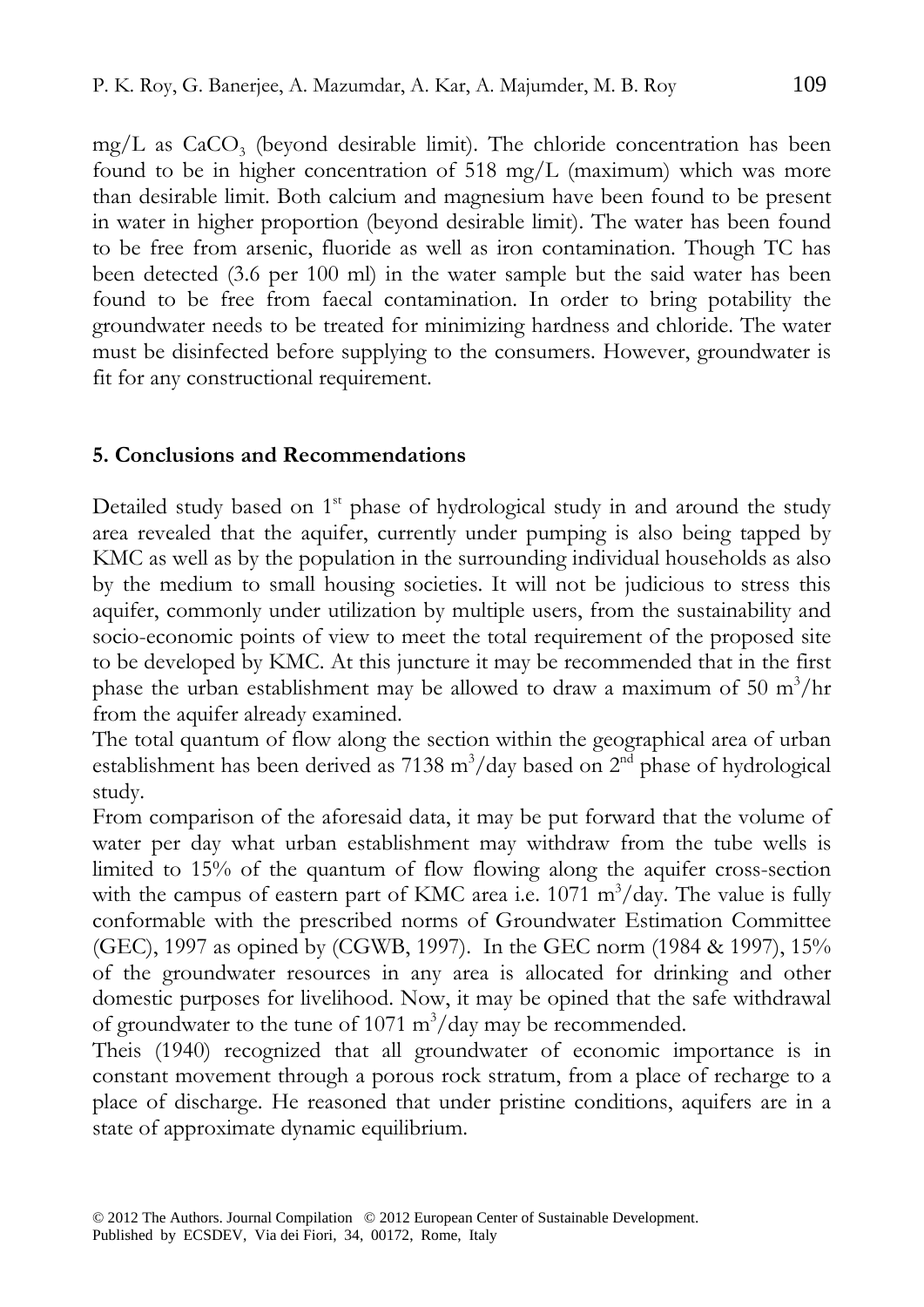Significantly, Theis (1940) distinguished between natural recharge and available recharge. Available recharge is the sum of unrejected and rejected recharge. The unrejected recharge is the natural recharge; the rejected recharge is the portion of available recharge rejected by an aquifer on account of being full. To assure maximum utilization of the supply, Theis argued that groundwater development should tap primarily the rejected recharge and, secondarily, the evapo-transpiration by non-productive vegetation. Thus, he defined perennial safe yield as equal to the amount of rejected recharge plus the fraction of natural discharge that it is feasible to utilize.

Recently, the emphasis has shifted to sustainable yield (Alley and Leake, 2004; Maimone, 2004; Seward et al., 2006). Sustainable yield reserves a fraction of safe yield for the benefit of the surface waters. There is currently a lack of consequences as to what percentage of safe yield should constitute sustainable yield. The issue is complicated by the fact that knowledge of several related earth sciences is required for a correct assessment of sustainable yield. Additionally, there are social, economic, and legal implications which have a definite bearing on the analysis.

A reasonably conservative estimate of sustainable yield would take all or suitable fractions of deep percolation. On a global basis, deep percolation is about 2% of precipitation. Sustainable yield may also be expressed as a percentage of recharge. Limited experience suggests that average percentages may be around 40% and with the least conservative around 70% (Ponce, 2007).

Keeping in view, the total volume of recharge may be available around  $4547 \text{ m}^3$  in the eastern part of KMC area by considering 2% of 1600 mm mean annual precipitation and 54% as open area. Thus it may be concluded that our recommended safe withdrawal of 1071  $m<sup>3</sup>$  is around 24% which is much below the average percentage of 40%, as mentioned by Ponce, 2007. Hence our recommendation is well within the sustainable yield.

Moreover, it will be advisable not to withdraw groundwater more than  $65 \text{ m}^3/\text{hr}$  at any point of time considering drawdown, radius of influence and recuperation time (Table 5). The pumping schedule should be made accordingly so that in a day maximum extraction of groundwater is limited to 1071 m<sup>3</sup>.

Some suggestive schedule for pumping may be:  $65 \text{ m}^3/\text{hr}$  for 6 hr a day for each of two pumps and the previous pumping well of capacity  $50 \text{ m}^3/\text{hr}$  for 6 hr a day but not exceeding maximum extraction of groundwater in the tune of 1071  $m^3$  a day.

In addition, it may be well understood that the huge quantity of rainwater will be available in the roof top of urban establishment in the eastern part KMC area. It is expected that as per the guidelines, the proponent should go for rainwater harvesting for various purposes of gardening, fire fighting, car washing, toilet cleaning etc as well as some rainwater should be recharged into the exploited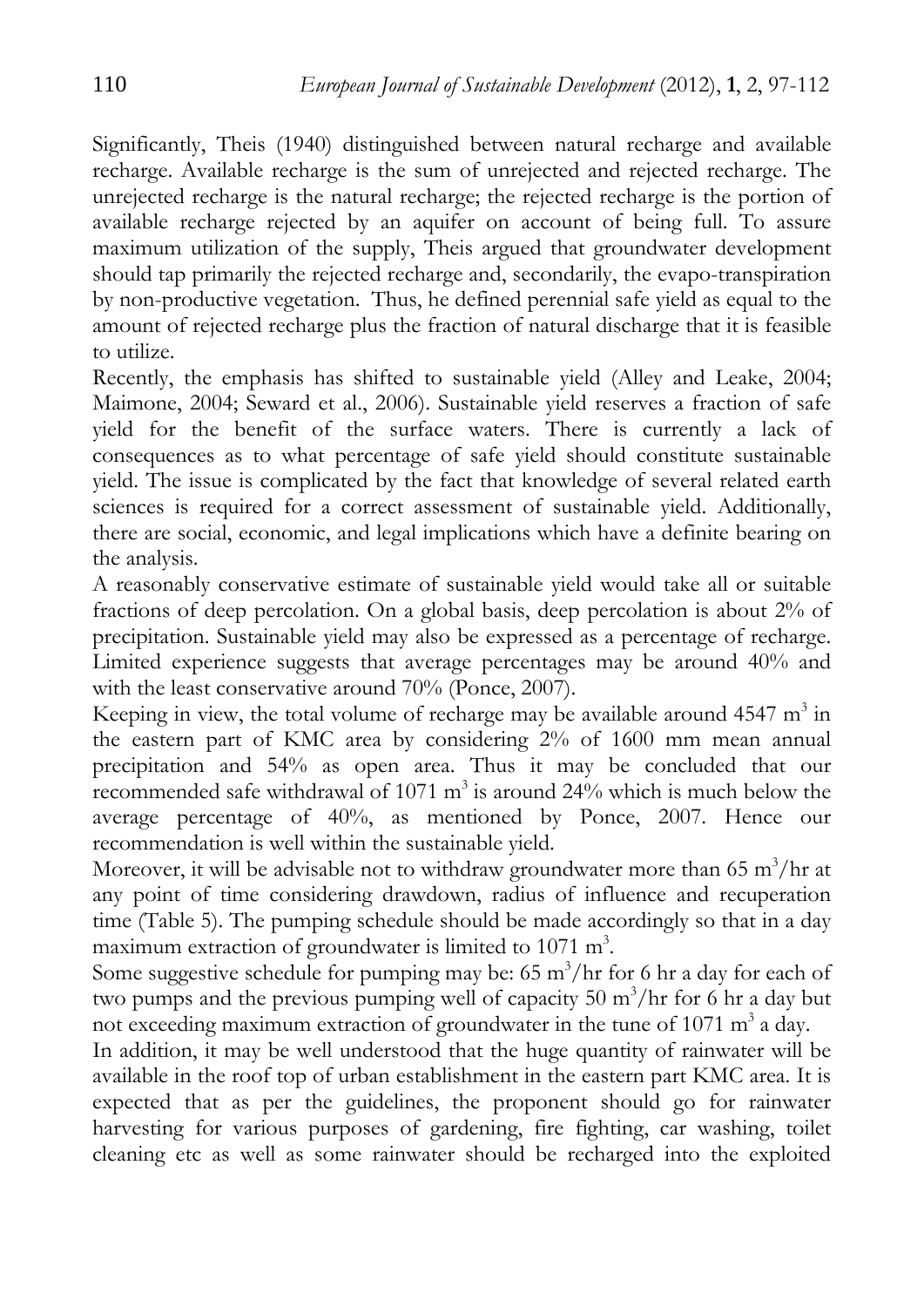aquifer after necessary filtration and treatment. It will definitely help to conserve the water to a considerable extent.

In future, if the KMC may be in a position to provide piped water supply to the urban establishment to fulfill their water demand, it has to be ensured that the production wells must be properly sealed in such a fashion so that all pumping wells are not used further for withdrawing groundwater. Also, the production wells need to be sealed during construction against leaching of arsenic below approx. 80 m depth or below the sand zone in that vicinity but within impervious layer.

# **References**

[1] Alley, W.M., and S.A. Leake. 2004. The Journey from safe yield to sustainability. Ground Water, Vol. 42, No.1, January-February, 12-16.

[2] Central Ground Water Board (CGWB).1997. Groundwater Resource Estimation Methodology, Report of the Groundwater Resource Estimation Committee (GEC), Ministry of Water Resources, Government of India, New Delhi.

[3] Kolkata Municipal Corporation (KMC). 2007. Groundwater Information Booklet, West Bengal.

http://cgwb.gov.in/District\_Profile/WestBangal/KolkataMunicipalCorporation.p df.

[4] Maimone, M. 2004. Defining and managing sustainable yield. Ground Water, Vo. 42, No. 6, November-December, 809-814.

[5] Mishra, A. and Ghosh, G. 2009. Scenario of groundwater resources of Kolkata Municipal Corporation area-analysis of the technical and legal aspects of the issues, Proceedings Regional Workshop on Groundwater related issues-West Bengal, Andaman & Nicobar Islands and Sikkim organized by Central Groundwater Board on  $13<sup>th</sup>$  and  $14<sup>th</sup>$  February, 2009, Eastern Region, Ministry of Water Resources, Govt. of India.

[6] Ponce, V.M. 2007. Sustainable Yield of Groundwater. California Department of Water Resources.

[7] Present Groundwater Scenario of West Bengal (PGWSWB). 2011.

http://pradip-watercrisis.blogspot.in/2011/03/present-groundwater-scenario-ofwest.html

[8] Seward, P., Y. Xu, and L. Brenddock. 2006. Sustainable groundwater use, the capture principle, and adaptive management, Water Sa, Vol. 32, No. 4, October, 473-482.